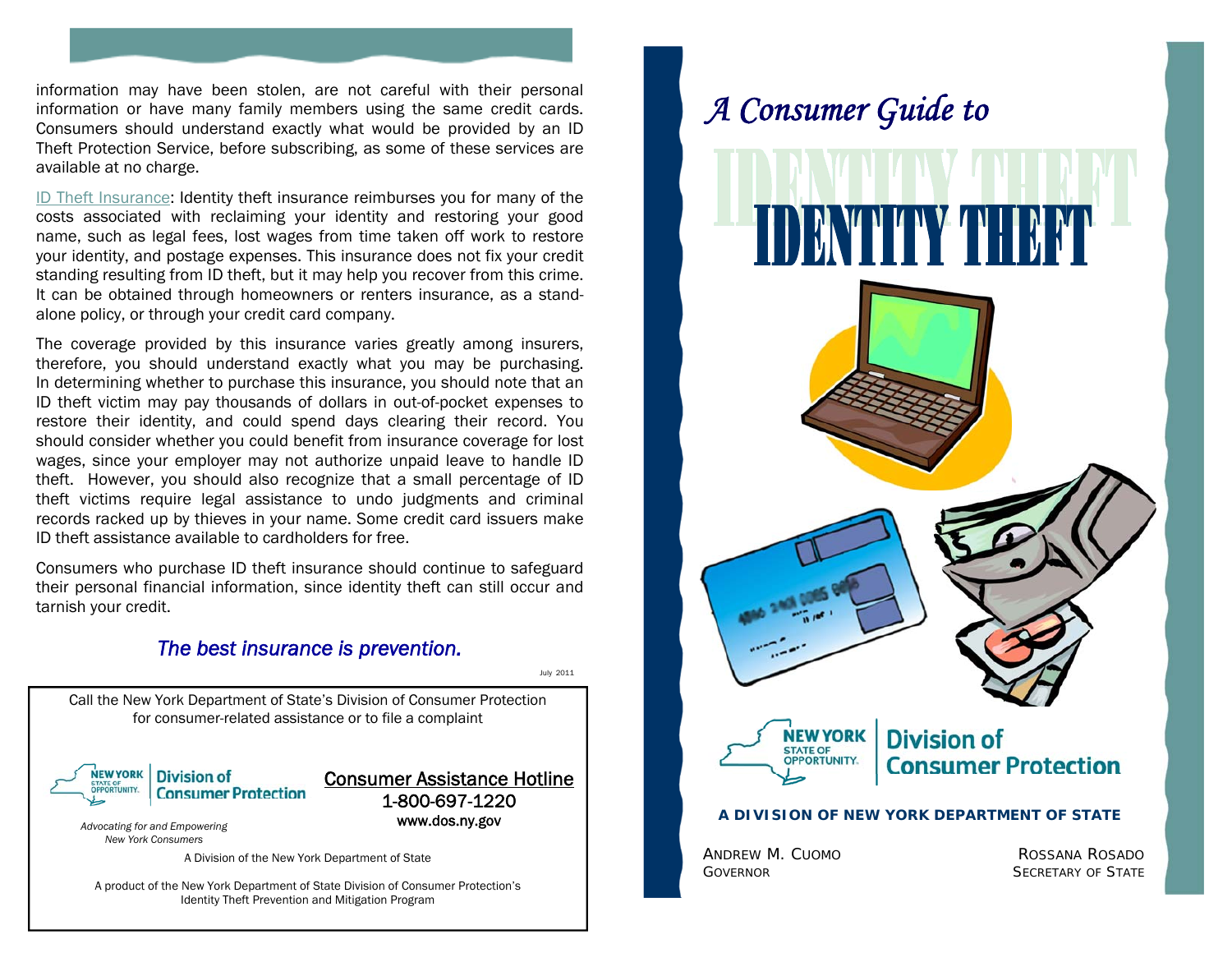# INTRODUCTION

Identity theft is the most common consumer fraud complaint, and the fastest growing financial crime, affecting approximately 10 million Americans each year. It is of particular concern in New York, which has one of the highest per-capita rates of identity theft in the country. Some victims of identity theft have lost job opportunities, been refused loans, or been arrested for crimes they didn't commit. It could take victims of identity theft many hours and thousands of dollars to clear their name.

Identity theft occurs when your personal information such as date of birth, address, Social Security number, telephone numbers, credit card and bank account numbers and passwords are used by thieves. The criminals can then open new accounts in your name, apply for loans, make large purchases, drain your bank accounts and acquire your assets.

#### Identity theft costs consumers and businesses more than \$50 billion each year.

Anyone can be a victim of identity theft, including young children. Often times, parents of youngsters do not check with credit bureaus to request a credit report, or a "no activity" report, nor do they take steps to ensure that their child's personal information is kept secure. As a result, many young people are shocked to discover that their identity has been stolen and their credit ruined, before even having a chance to use their first credit card. Frequently, identity theft is committed by a person you know.

# HOW ID THEFT OCCURS

Some of the most common ways your personal information is obtained include: recovering mail thrown in your trash; stealing business records or hacking into computers; and scamming information from you by posing as your bank, a legitimate business or a government official.

## Warning Signs

Unfortunately, in many cases, it is hard to prove that theft of your identity has occurred. However, you should be concerned if:

- You receive bills for purchases you never made or collection notices regarding debts you did not incur.
- You are denied credit for no apparent reason.



- 4. Call the ID Theft Clearinghouse at 1-877-438-4338 to report the theft. The Federal Trade Commission manages and maintains the Clearinghouse. Counselors will provide additional consumer advice. The Clearinghouse provides law enforcement officers with a central database of identity theft complaints.
- 5. If personal checks are stolen or lost, notify the bank immediately and have a "stop payment" put on all of the missing checks. Ask your bank to notify the check verification service with which it does business. There are several companies providing check verification services. A listing of the major companies includes (this is a nonexhaustive list):

| Certegy Check Services:           | 1-800-437-5120                   |
|-----------------------------------|----------------------------------|
| ChexSystems:                      | 1-800-428-9623                   |
| CrossCheck:                       | 1-800-552-1900                   |
|                                   | (have store number when calling) |
| <b>Shared Check Authorization</b> |                                  |
| Network (SCAN):                   | 1-800-262-7771                   |
| TeleCheck:                        | 1-800-710-9898                   |
|                                   |                                  |

- 6. If your driver's license or other government-issued identification has been stolen, contact the agency that issued the document. Follow its procedures to cancel the document and get a replacement. Contact the U.S. Postal Service if you suspect the identity thief used the mail.
- 7. If you are a senior citizen or a disabled person, you may be eligible for crime victim compensation from the NYS Office of Victim Services (OVS) to cover out-of-pocket expenses for financial counseling. Contact OVS at 1-800-247-8035.

#### ID PROTECTION SERVICES AND ID THEFT INSURANCE

Products and services are available to help protect your identity and compensate you for some costs in restoring your identity if you have been victimized.

ID Theft Protection Services: These services help you rapidly identify any changes to your credit report, thereby making it easier to detect identity theft. They generally offer credit report monitoring every business day, provide quarterly reports on changes in your credit report, and supply you with copies of your credit report. Many consumers may find these to be valuable services, particularly those who suspect that their personal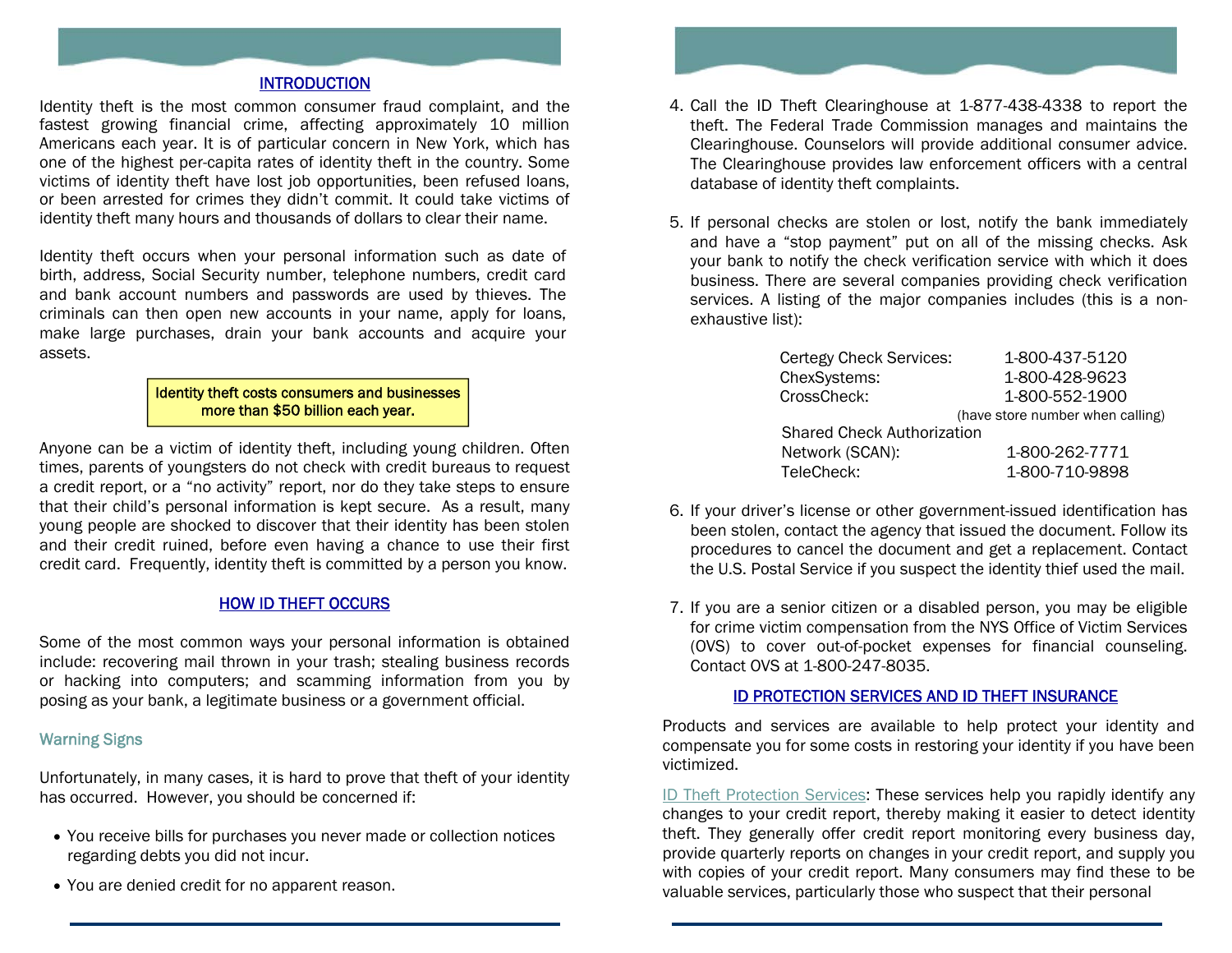# WHAT TO DO IF YOU ARE A VICTIM OF IDENTITY THEFT

1. Contact the fraud departments of the three major credit bureaus:

| Equifax:    | 1-800-525-6285 |
|-------------|----------------|
| Experian:   | 1-888-397-3742 |
| TransUnion: | 1-800-680-7289 |

Inform these organizations that your identity has been stolen and ask that a "fraud alert" be placed on your file. This alert can help stop someone from opening new credit accounts in your name. Also ask for free copies of your credit reports and review them carefully to identify unauthorized accounts or charges.

#### There are two types of fraud alerts:

- An Initial Alert stays on your credit report for at least 90 days. This is appropriate if you suspect that you have been, or are about to be, a victim of identity theft. When you place an initial fraud alert on your credit report, you are entitled to one free credit report.
- An Extended Alert stays on your report for 7 years. This is appropriate if you've been a victim of identity theft and you provide the credit reporting company with an "identity theft report." When you place an extended alert on your credit report, you are entitled to two free credit reports within 12 months from each of the three major credit reporting companies. When a business sees the alert on your credit report, they must verify your identity before issuing credit.
- 2. For any accounts that have been fraudulently accessed or opened, contact the security department of the creditor or financial institution and follow up in writing. Immediately close accounts that have been tampered with and open new accounts which require passwords in order to gain access to them.
- 3. File a report with the police department. Identity theft and fraud are felonies punishable by law. Keep a copy of the free police report to provide to credit card companies, banks and credit reporting agencies as proof that a crime was committed. Submitting a police report can block reporting of fraudulent data on your credit report. You can also gain access to transaction records of creditors by submitting a copy of a police report.
- You stop receiving monthly bank or credit card statements.
- Your credit report contains inaccurate or unfamiliar information.

## HOW TO PROTECT YOURSELF

You can reduce your risk of becoming a victim of identity theft by carefully managing your personal information.

## Safeguard Personal Information

- Keep personal information in a safe place. Store this information out of sight, especially if you employ outside help for work in your home or have roommates.
- Minimize use of your Social Security number. Provide your Social Security number only when absolutely necessary. Ask to use another type of identifying number whenever possible. When mailing a payment to a creditor, do not put your Social Security number or telephone number on your check. It is illegal in New York State for a business to require you to put account numbers or your Social Security number on a check. New York also prohibits your Social Security number from being used as a personal identifier, password or code on a membership or services card. An entity cannot require you to transmit your Social Security number over the Internet unless the connection is secure or the Social Security number is encrypted. It is also illegal for anyone to intentionally disclose your Social Security number.
- Review your medical explanation of benefits statement regularly. Medical account information could be stolen and used by others.
- Limit information in your wallet. Carry only the credit cards you plan to use and only carry your Social Security card when absolutely necessary. Make copies and/or a list of everything in your wallet containing personal information.
- Determine how personal information will be used. Before revealing personal information, find out how it will be used and with whom it will be shared. Let companies know that you do not wish to have your personal information shared with anyone else.
- Place passwords on your credit card, bank and phone accounts. Avoid using common passwords or personal identification numbers (PIN) such as your mother's maiden name, your date of birth, or your phone number.